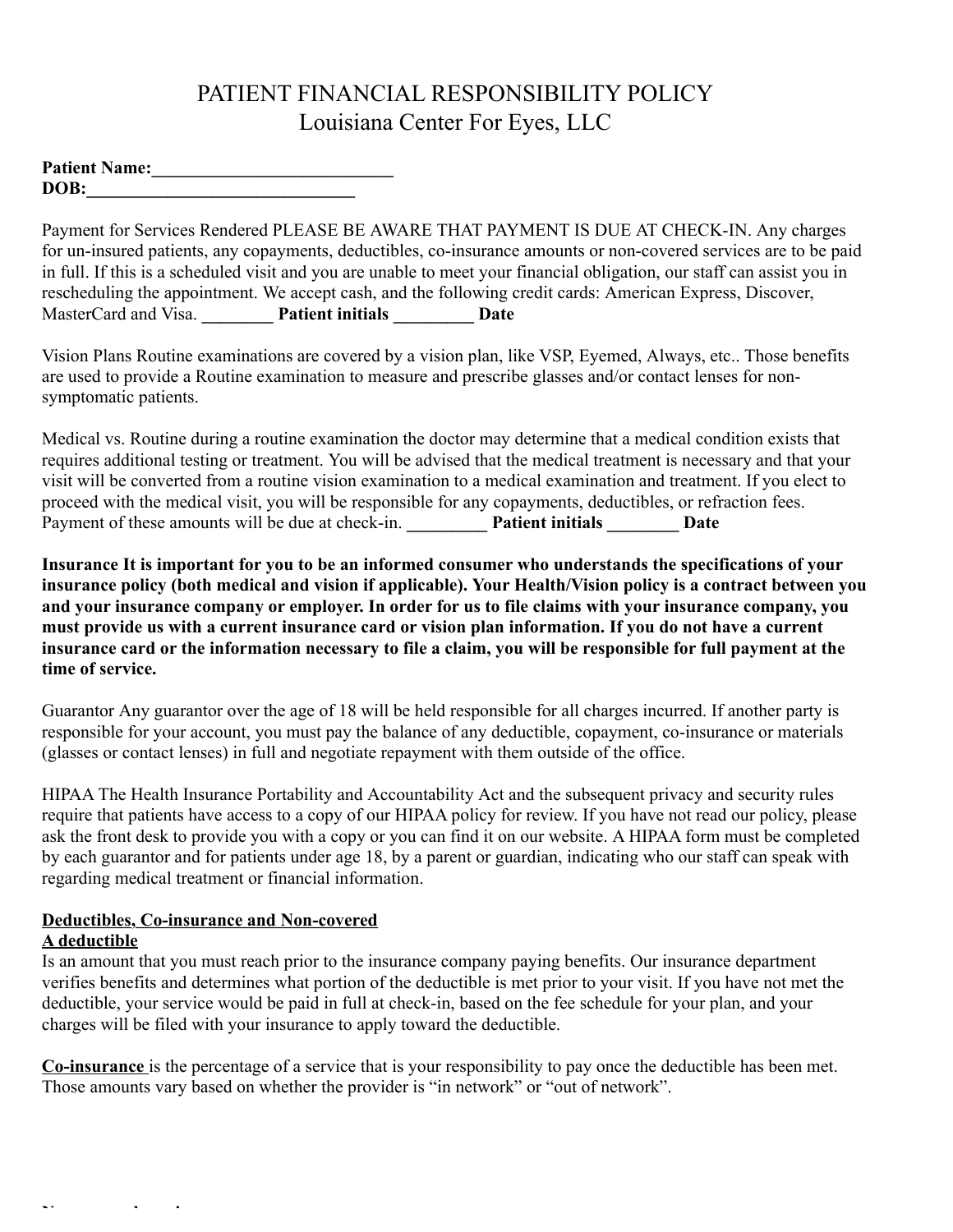#### **Non-covered services**

Are services provided that are not covered by your health or vision plan for whatever reason. It may be a specific exclusion for cosmetic services, such as Mibo flo Treatment, for a non-medical condition, or it may be testing related to a routine diagnosis that is not covered by your medical benefits.

#### **High Deductible Plans**

If you cannot provide proof via an explanation of benefits from your insurance company that you have met your deductible for medical services, **you will be asked to pay in full for all services rendered. Payments for surgical services are collected prior to the surgery for professional fees.**

#### **Medicare**

Medicare provides services to patients for medical conditions only. Those services are not limited if they are medically necessary. Medical conditions may include cataracts, glaucoma, diabetes, dry eyes, retinal issues, and visits after cataract surgery or other eye surgery as well as many other diseases and conditions. Medicare does not cover refractions (a refraction is the examination used to determine your prescription for glasses or contacts) If you elect to have a refraction done during a medical visit, or if one is required to determine your need for cataract surgery, you will be required to pay the fee for the refraction. All other tests as well as the examination will be billed to Medicare. If you do not have a supplement to your Medicare you will be required to pay all charges up to the deductible amount and the 20% co-insurance at check-in. If you have met your Part B Deductible, please bring a copy of your Medicare Explanation of Benefits with you to your visit. We will collect only the co-insurance amount in these cases. If your Medicare Supplement has a copayment or does not pick up the Part B deductible, you will be asked to pay these charges at check-out as well.

#### **Billing/Collections**

**If for some reason the amount collected at check-in is less than the amount you should have paid, any amount due will be reflected on our monthly statement. Payment is expected when the statement is received. Patients who ignore statements, or our attempts to collect past due amounts may have their ability to schedule appointments hindered, may be dismissed from the practice or may be turned to a collection service for further action. Patients who are dismissed from the practice will be notified in writing and will be given 30 days to find alternative vision care. Appointments for emergency visits will be allowed during the 30 days but payment of an emergency visit will be collected at check-in with any additional amounts due collected at check-in.**

| Printed Name of Patient:               |       |
|----------------------------------------|-------|
| Signature of Patient or Legal Guardian | Date: |

I understand that my medical insurance does not generally cover the \$30.00 fee for a refraction necessary to obtain an updated glasses prescription and am aware that I will be responsible for this amount at check-in. \_\_\_\_\_\_\_\_\_\_(Please initial) Date:

I am aware that I am scheduled for a routine examination and, am aware that should my visit today be determined to be medical, I will be responsible for any copayment, deductible and co-insurance amounts PLUS the \$30.00 refraction fee. (Please initial) Date:

| <b>Patient Regisration Form</b>           |                                                             |                                |                    |  |
|-------------------------------------------|-------------------------------------------------------------|--------------------------------|--------------------|--|
| Patient Name:                             |                                                             | <b>Social Security Number:</b> |                    |  |
| Date Of Birth:                            |                                                             | Sex: Male/Female (Circle One)  |                    |  |
| Married/Single/Divorced/Widow<br>Address: |                                                             |                                |                    |  |
|                                           | (Street)                                                    |                                | (City, State, Zip) |  |
| Cell Phone:(<br>Primary care Physician:   | Alternate Number:(<br>$\overline{\phantom{a}}$<br>Pharmacw: | Email:<br>$\qquad \qquad =$    |                    |  |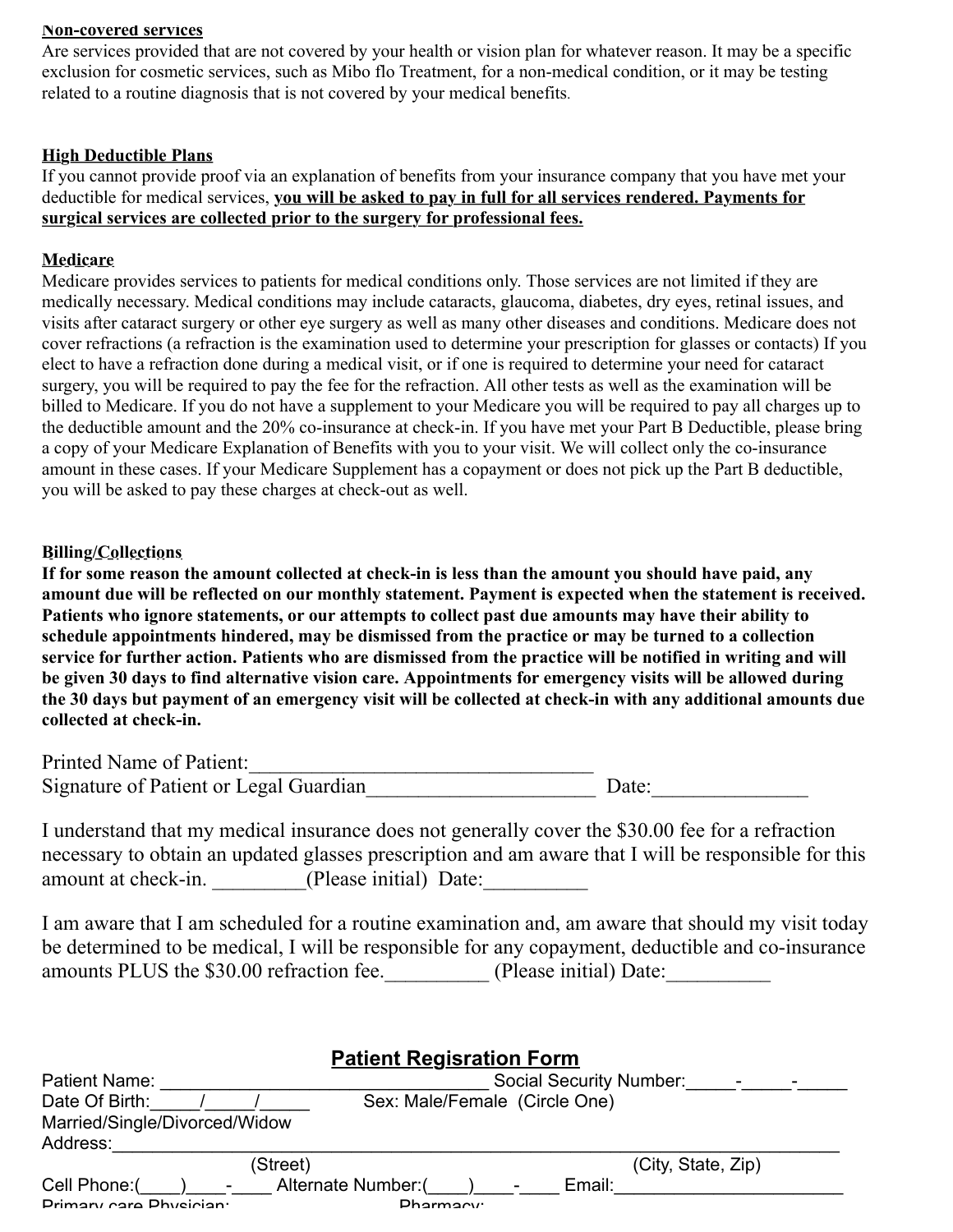|                                                                         |                     | т пінагу сагет пуэклан. <u>———————————</u> т паннасу. <sub>———————————————</sub>                                                                                                                                              |                                  |
|-------------------------------------------------------------------------|---------------------|-------------------------------------------------------------------------------------------------------------------------------------------------------------------------------------------------------------------------------|----------------------------------|
|                                                                         |                     |                                                                                                                                                                                                                               | Location                         |
| Emergency Contact:                                                      |                     | Phone Number:(                                                                                                                                                                                                                |                                  |
|                                                                         |                     | <b>Insurance Information</b>                                                                                                                                                                                                  |                                  |
|                                                                         |                     | Member ID Number:                                                                                                                                                                                                             |                                  |
|                                                                         |                     | Member ID Number:                                                                                                                                                                                                             |                                  |
| Medical Insurance Plan: Network and American Section 1996               |                     | Member ID Number: New York Street, New York Street, New York Street, New York Street, New York Street, New York Street, New York Street, New York Street, New York Street, New York Street, New York Street, New York Street, |                                  |
|                                                                         |                     | <b>Eye History</b>                                                                                                                                                                                                            |                                  |
| Date of Last Eye Exam:                                                  |                     | Currently Wear: (circle one) Glasses/Contacts                                                                                                                                                                                 |                                  |
| Is patient instrested in being fitted for Contacts: (circle one) Yes/No |                     |                                                                                                                                                                                                                               |                                  |
|                                                                         |                     | How did you hear about Louisiana Center For Eyes, LLC:                                                                                                                                                                        |                                  |
| Have you are a family member experienced or been                        |                     | Are you currently experiencing or have experienced                                                                                                                                                                            |                                  |
| Treated for, any of the following? Circle all that apply                |                     | any of the following? Check all that apply:                                                                                                                                                                                   |                                  |
| Cataracts<br>Yes No Family                                              |                     | Blurry Vision ______Sandy Gritty Feeling                                                                                                                                                                                      |                                  |
| Yes No Family<br>Crossed Eye                                            |                     | Burning <b>Communish Disk Lines</b>                                                                                                                                                                                           |                                  |
| Glaucoma<br>Yes No Family                                               |                     | ____Discharge ______________Glare Day Or Night                                                                                                                                                                                |                                  |
| Lasik or RK Yes No Family                                               |                     | <b>Excess Tearing ______Eye pain</b>                                                                                                                                                                                          |                                  |
| Yes No Family<br>Lazy Eye                                               |                     | Floaters _______________________Halos                                                                                                                                                                                         |                                  |
| Macular Degeneration Yes No Family                                      |                     | Headaches Itching                                                                                                                                                                                                             |                                  |
| Retinal Dettachment  Yes No Family                                      |                     | Light Flashes ______Light Sensitivity                                                                                                                                                                                         |                                  |
| Do you smoke: (circle one): Yes/No How many packs a day:                |                     |                                                                                                                                                                                                                               | Eye                              |
|                                                                         |                     | Infection                                                                                                                                                                                                                     |                                  |
|                                                                         |                     | I certify that I am (or my dependent) have insurance coverage as stated above and agree to have                                                                                                                               |                                  |
|                                                                         |                     | insurance payments made directly to Lousiana Center For Eyes, LLC to applied to my account for                                                                                                                                |                                  |
|                                                                         |                     | services rendered. I fully understand that I am financially resposible for charges incurred in the event                                                                                                                      |                                  |
|                                                                         |                     | that my insurance denies payment. I am aware there may additional collection and/or attorney's fees if                                                                                                                        |                                  |
|                                                                         |                     | my account is referred for collection. For patients covered by Medicare the patient will be responsible                                                                                                                       |                                  |
|                                                                         |                     | for 20% of the Medicare allowable charges, plus any Deductibles, Colnsurance and uncovered charges                                                                                                                            |                                  |
| that apply.                                                             |                     |                                                                                                                                                                                                                               |                                  |
| Patient Signature: Material Accords Patient Signature:                  |                     |                                                                                                                                                                                                                               |                                  |
| Date:                                                                   |                     |                                                                                                                                                                                                                               |                                  |
|                                                                         |                     | <b>Medical History</b>                                                                                                                                                                                                        |                                  |
|                                                                         |                     | Have you or a family member experienced or been treated for, any of the following? (Circle all that                                                                                                                           |                                  |
| apply)                                                                  |                     |                                                                                                                                                                                                                               |                                  |
| <b>AIDS/HIV</b>                                                         | No<br>Family<br>Yes | Allergies                                                                                                                                                                                                                     | No<br>Yes                        |
| Family                                                                  |                     |                                                                                                                                                                                                                               |                                  |
| <b>Arthrisits</b>                                                       | Yes<br>No<br>Family | Asthma                                                                                                                                                                                                                        | Yes No                           |
| Family                                                                  |                     |                                                                                                                                                                                                                               |                                  |
| <b>Blood/Lymph Disorder</b>                                             | No<br>Yes<br>Family | Cancer                                                                                                                                                                                                                        | Yes No                           |
| Family                                                                  |                     |                                                                                                                                                                                                                               |                                  |
| <b>Diabetes</b>                                                         | Yes No<br>Family    | <b>Heart Disease</b>                                                                                                                                                                                                          | Yes No                           |
| Family                                                                  |                     |                                                                                                                                                                                                                               |                                  |
| <b>High Blood Pressure</b>                                              | Yes No<br>Family    | Lupus                                                                                                                                                                                                                         | Yes No                           |
| Family                                                                  |                     |                                                                                                                                                                                                                               |                                  |
| Ear, Nose, Throat Condition Yes No                                      | Family              |                                                                                                                                                                                                                               | Kidney Disease Yes No Family     |
| <b>Gastrointestinal Condition</b>                                       | Yes No<br>Family    | <b>Seizures</b>                                                                                                                                                                                                               | Yes No                           |
| Family                                                                  |                     |                                                                                                                                                                                                                               |                                  |
| <b>High Cholesterol</b>                                                 | Yes No<br>Family    | <b>Stroke</b>                                                                                                                                                                                                                 | Yes No                           |
| Family                                                                  |                     |                                                                                                                                                                                                                               |                                  |
| <b>Neurological Condition</b>                                           | Yes No<br>Family    | <b>Skin Condition</b>                                                                                                                                                                                                         | Yes No                           |
| Family                                                                  |                     |                                                                                                                                                                                                                               |                                  |
| Anxiety/Depression                                                      | Yes No<br>Family    |                                                                                                                                                                                                                               | <b>Thyroid Disease</b><br>Yes No |
| Family                                                                  |                     |                                                                                                                                                                                                                               |                                  |
|                                                                         |                     | <b>Current Medications</b>                                                                                                                                                                                                    |                                  |

## **Current Medications: (Prescription and over the counter medications) Drug**  $\blacksquare$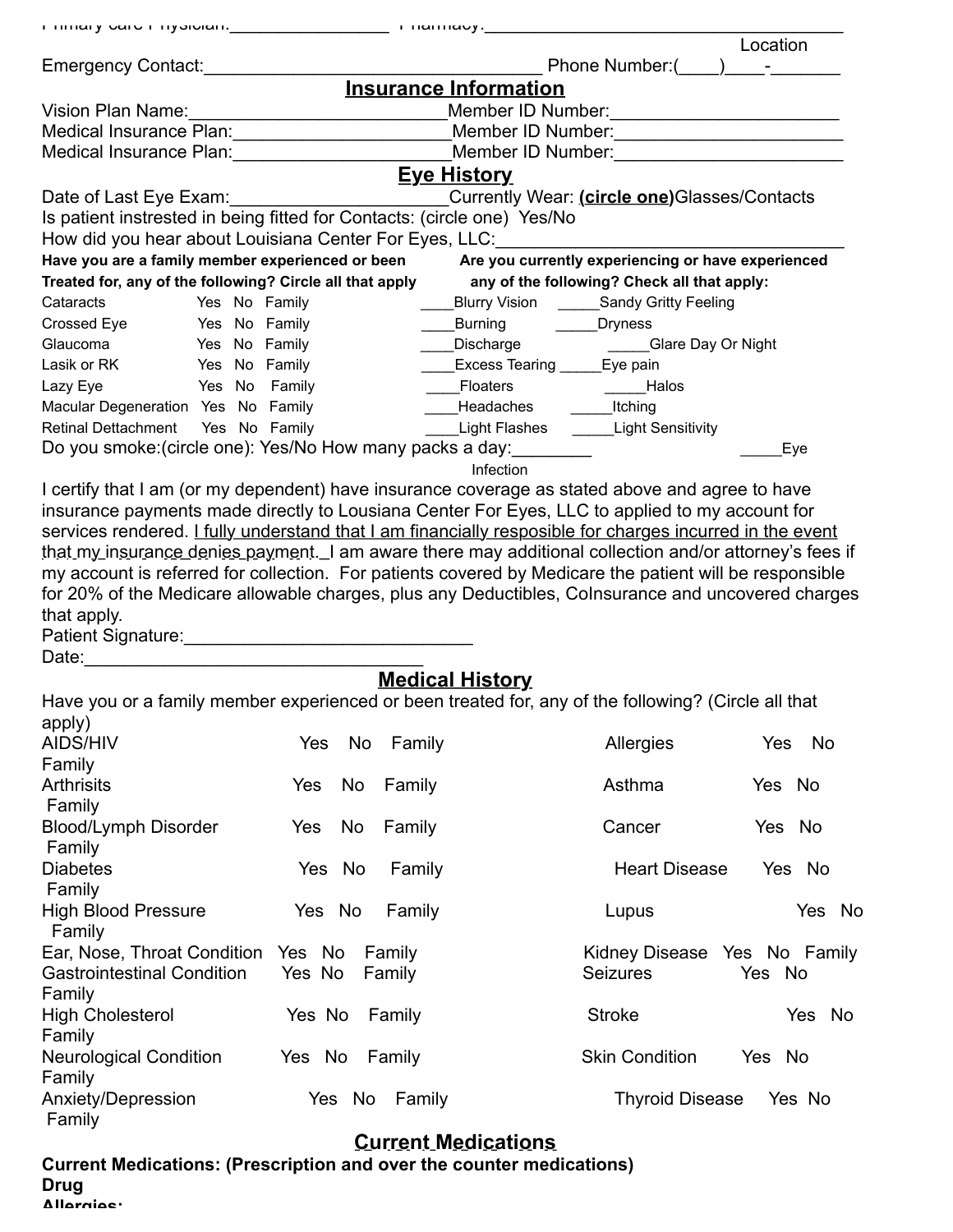| <b>Allal Algeb</b>      |         |            |
|-------------------------|---------|------------|
| <b>Medication Name:</b> | Dosage: | How Often: |
| <b>Medication Name:</b> | Dosage: | How Often: |
| <b>Medication Name:</b> | Dosage: | How Often: |
| <b>Medication Name:</b> | Dosage: | How Often: |

|                                                                                                                                                                                                                                                                                                                                                                                                |                                                                  | <b>Privacy Practice</b> |               |            |               |     |
|------------------------------------------------------------------------------------------------------------------------------------------------------------------------------------------------------------------------------------------------------------------------------------------------------------------------------------------------------------------------------------------------|------------------------------------------------------------------|-------------------------|---------------|------------|---------------|-----|
| I Acknowledge that I was provided a copy of the Notice of Privacy Practice and that I have read(or had                                                                                                                                                                                                                                                                                         | the opportunity to read if I so choose and Understand the Notice |                         |               |            |               |     |
|                                                                                                                                                                                                                                                                                                                                                                                                |                                                                  |                         |               |            |               |     |
|                                                                                                                                                                                                                                                                                                                                                                                                |                                                                  |                         |               |            |               |     |
|                                                                                                                                                                                                                                                                                                                                                                                                |                                                                  |                         |               |            |               |     |
| Date:__________                                                                                                                                                                                                                                                                                                                                                                                |                                                                  |                         |               |            |               |     |
| I Voluntarily authorize and request disclosure of all my medical records and other information related to<br>my health care. I hereby give permission for Louisiana Center For Eyes, LLC to request and release<br>my personal information. The Following person(s) or organization(s) are premitted to provide the<br>information to eye and/or systemic health records: Primary Care Doctor: | <b>Authorized to Disclose Protected Health Information</b>       |                         |               |            |               |     |
| Previous Eye M.D.                                                                                                                                                                                                                                                                                                                                                                              |                                                                  |                         |               |            |               |     |
| Louisiana Center For Eyes, LLC is permitted to receive and use the informaion for diagnosis and                                                                                                                                                                                                                                                                                                |                                                                  |                         |               |            |               |     |
| treatment of the following patient:                                                                                                                                                                                                                                                                                                                                                            |                                                                  |                         |               |            |               |     |
| Patient Name: __________________________________ Date of Birth: ________________                                                                                                                                                                                                                                                                                                               |                                                                  |                         |               |            |               |     |
| Signature: Signature:                                                                                                                                                                                                                                                                                                                                                                          |                                                                  |                         |               |            |               |     |
| <b>Dry Eye Questionaire</b><br>Please answer the following questions by checking the box that represents your answer. Select only<br>one answer per question.<br>1. Report the type of <b>Symptoms</b> you experience and when they occur:                                                                                                                                                     |                                                                  |                         |               |            |               |     |
|                                                                                                                                                                                                                                                                                                                                                                                                | At this Vist                                                     |                         | Past 72 hours |            | Past 3 Months |     |
| Symptoms<br>No                                                                                                                                                                                                                                                                                                                                                                                 | Yes                                                              | <b>No</b>               | Yes           | <b>No</b>  |               | Yes |
| Dryness, Grittiness or<br>Scratchiness                                                                                                                                                                                                                                                                                                                                                         |                                                                  |                         |               |            |               |     |
| Soreness or Irritation                                                                                                                                                                                                                                                                                                                                                                         |                                                                  |                         |               |            |               |     |
| <b>Burning or Watering</b>                                                                                                                                                                                                                                                                                                                                                                     |                                                                  |                         |               |            |               |     |
| Eye Fatigue                                                                                                                                                                                                                                                                                                                                                                                    |                                                                  |                         |               |            |               |     |
| 2. Report The <b>Frequency</b> of your symptoms using the rating list below:                                                                                                                                                                                                                                                                                                                   |                                                                  |                         |               |            |               |     |
| <u>Symptoms</u><br>Dryness, Grittiness or<br><b>Scratchiness</b>                                                                                                                                                                                                                                                                                                                               | 0                                                                |                         | 3             |            |               |     |
| Soreness or Irritation                                                                                                                                                                                                                                                                                                                                                                         |                                                                  |                         |               |            |               |     |
| <b>Burning or Watering</b>                                                                                                                                                                                                                                                                                                                                                                     |                                                                  |                         |               |            |               |     |
| Eye Fatigue                                                                                                                                                                                                                                                                                                                                                                                    |                                                                  |                         |               |            |               |     |
| 0=Never<br>3. Report the <b>Severity</b> of your symptoms using the rating list below:<br>Symptoms                                                                                                                                                                                                                                                                                             | 1= Sometimes<br>0                                                | $2 =$ Often             | 2             | 3=Constant | 3             | 4   |
| Dryness, Grittiness or<br><b>Scratchiness</b><br>Soreness or Irritation                                                                                                                                                                                                                                                                                                                        |                                                                  |                         |               |            |               |     |
|                                                                                                                                                                                                                                                                                                                                                                                                |                                                                  |                         |               |            |               |     |
| <b>Burning or Watering</b>                                                                                                                                                                                                                                                                                                                                                                     |                                                                  |                         |               |            |               |     |

Eye Fatigue

0= No Problems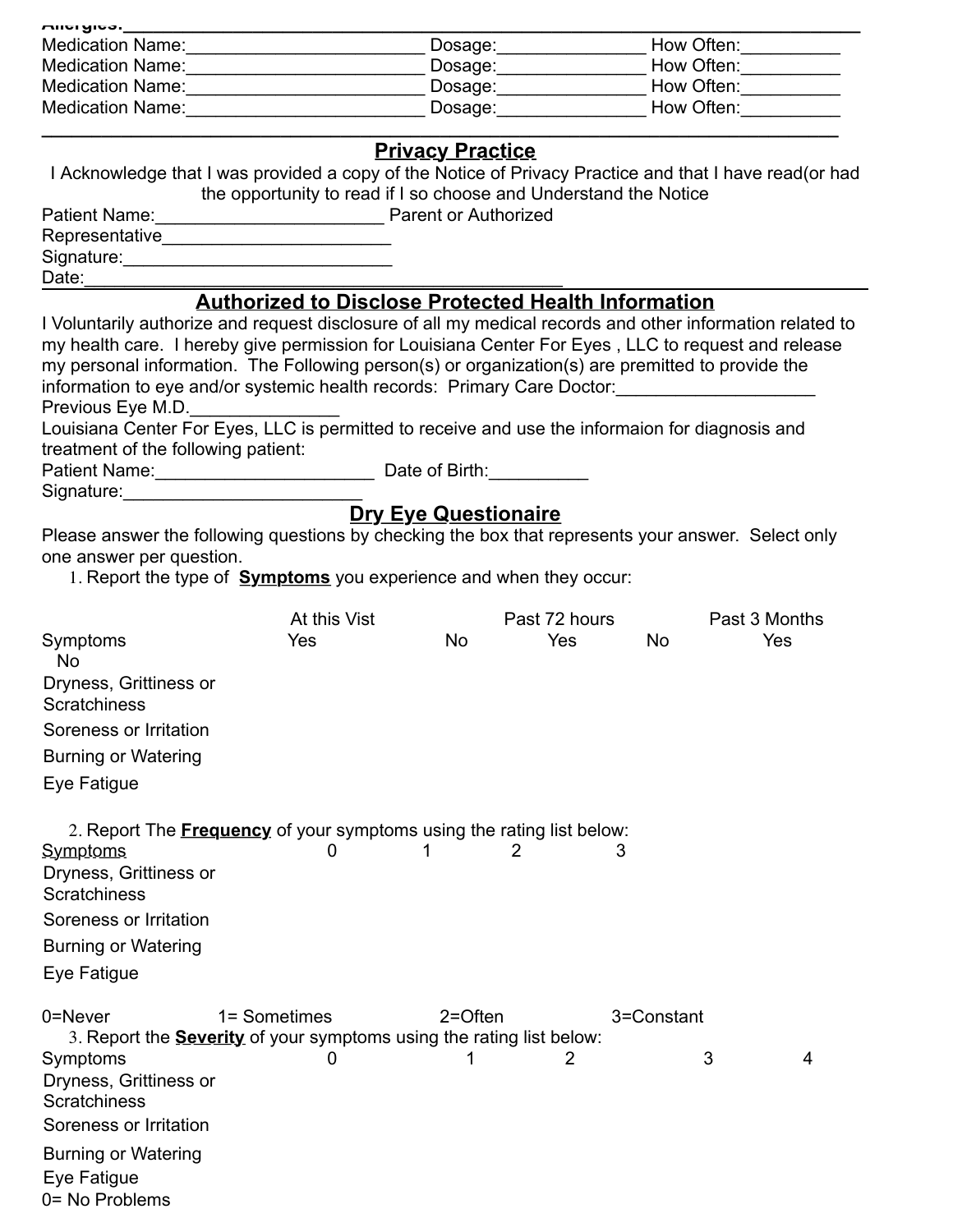0= No Problems 1=Tolerable-not perfect 2=Uncomfortable-irritating, but does not interfere with my day 3=Bothersome-Irritating and interferes with my day 4=Intolerable-unable to perform my daily tasks

4. Do you use eye drops for lubrication? \_\_\_\_Yes \_\_\_No If yes how often: \_\_\_\_\_\_

|                                                                                                                                                                                                                                                     | Yes No |  |
|-----------------------------------------------------------------------------------------------------------------------------------------------------------------------------------------------------------------------------------------------------|--------|--|
| Name:<br>Date:                                                                                                                                                                                                                                      |        |  |
| Have you, caregiver or anyone in your household have travelled outside<br>the US in the past 2 weeks (14 days) IF YES,<br><b>WHERE</b>                                                                                                              |        |  |
| Have you, caregiver or anyone in your household have travelled outside<br>of Baton Rouge in the past 2 weeks (14 days) IF YES,<br><b>WHERE</b>                                                                                                      |        |  |
| In the past 2 weeks (14 days) have you, caregiver or anyone in your<br>household had contact with any person suspected to have contracted<br>coronavirus (COVID-19)? Including being tested for COVID-19, & being<br>in self isolation for COVID-19 |        |  |
| In the past 2 weeks (14 days) have you, caregiver or anyone in your<br>household had contact with any person confirmed to have contracted<br>coronavirus (COVID-19)?                                                                                |        |  |
| Have you or caregiver currently been exposed to someone with flu-like<br>symptoms (cough, shortness of breath or fever)                                                                                                                             |        |  |
| Have you or Caregiver been hospitalized in the last 14 days, if so for<br>what symptoms _                                                                                                                                                           |        |  |
| PLEASE CHECK IF YOU OR CAREGIVER ARE HAVING ANY OF<br>THE SYMPTOMS BELOW                                                                                                                                                                            |        |  |
| <b>FEVER</b>                                                                                                                                                                                                                                        |        |  |
| <b>COUGHING</b>                                                                                                                                                                                                                                     |        |  |
| <b>SORE THROAT</b>                                                                                                                                                                                                                                  |        |  |
| DIFFICULTY BREATHING, SHORTNESS OF BREATH OR WHEEZING                                                                                                                                                                                               |        |  |
| <b>MUSCLE ACHES</b>                                                                                                                                                                                                                                 |        |  |
| <b>STOMACH PAINS</b>                                                                                                                                                                                                                                |        |  |
| VOMITING/DIARRHEA                                                                                                                                                                                                                                   |        |  |
| PINK/RED EYES                                                                                                                                                                                                                                       |        |  |
| <b>RASH</b>                                                                                                                                                                                                                                         |        |  |
| <b>FATIGUE OR FEELING UNWELL</b>                                                                                                                                                                                                                    |        |  |

# Covid 19 Questionnaire

**By signing below, you certify that the answers above are true. Failure to answer truthfully or withholding information intentionally will lead to immediate dismissal from our practice.**  $P$  is the contribution of  $P$  and  $P$  is the contribution of  $P$  and  $P$  and  $P$  is the contribution of  $P$